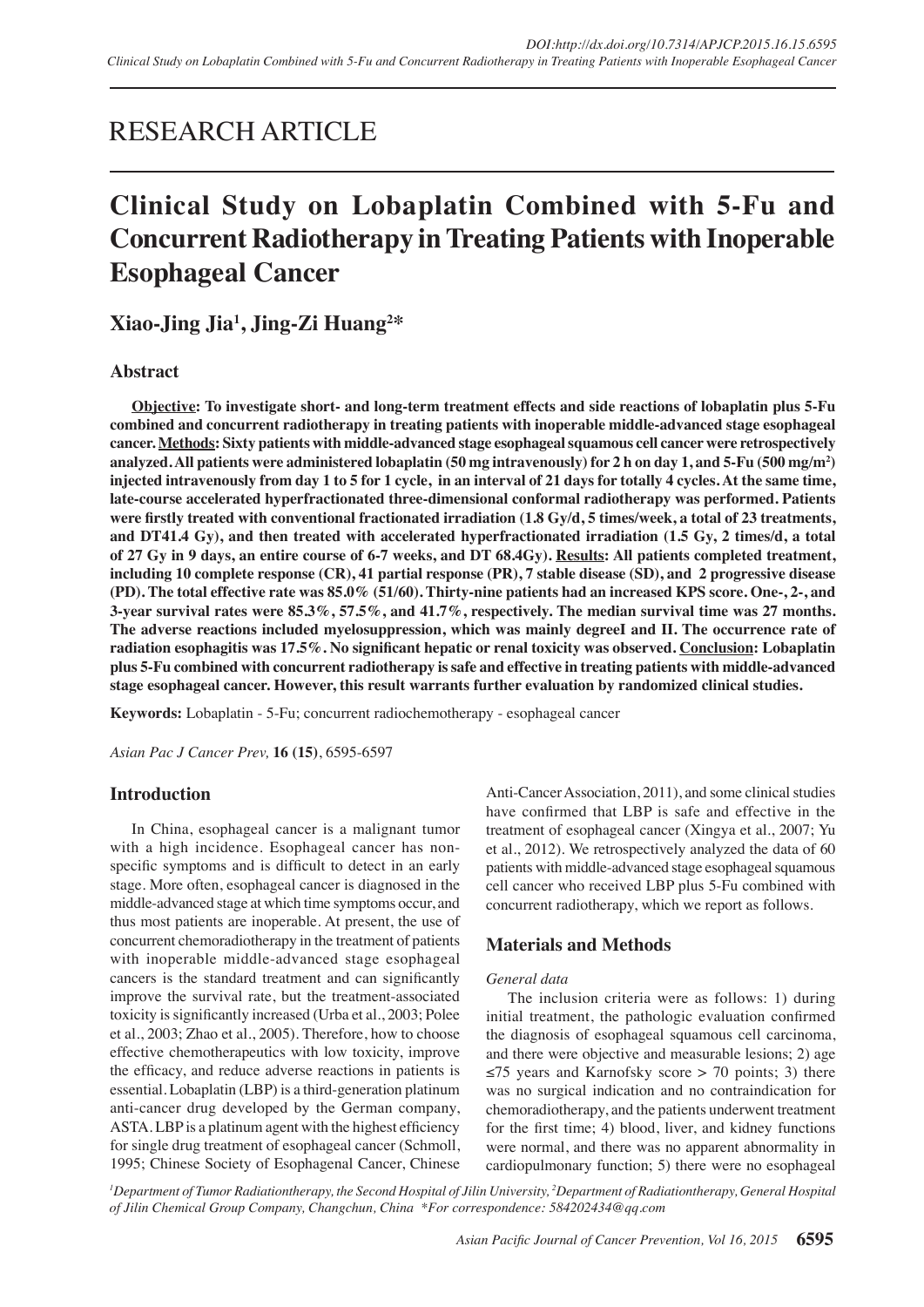fistulas; and 6) informed consent were obtained. Sixty patients who met the requirements were enrolled into the group between January 2011 and May 2013; there were 37 males and 23 females. The patients aged in range between 45 and 75 years, with a median age of 65 years. Segmentation was assigned according to the 2002 edition of the Union for International Cancer Control (UICC) segmentation criteria (AJCC, 2002), as follows: 6 cases in the cervical segment; 19 cases in the upper thoracic segment; 32 cases in the middle thoracic segment; and 3 cases in the lower thoracic segment. Thirty-six patients were stage Ⅲ and 24 patients were stage Ⅳ.

#### *Treatment method*

All patients were administered LBP (50 mg intravenously for 2 h on the 1st day), and were injected with 5-Fu  $(500 \text{ mg/m}^2 \text{ intravenously from the 1st-5th})$ days every 21 days for 4 cycles). At the same time, late course accelerated hyperfractionated three-dimensional conformal radiotherapy was performed as follows: the patients were first treated with conventional fractionated irradiation (1.8 Gy/d, 5 times/week, a total of 23 times, and DT41.4 Gy; then the patients were treated with accelerated hyperfractionated irradiation (1.5 Gy, 2 times/day, a total of 27 Gy in 9 days, an entire course of 6-7 weeks, and DT 68.4Gy).

#### *Observational indexes*

According to WHO Response Evaluation Criteria in Solid Tumors (Sun et al., 2003), the recent curative effect evaluation standard was divided into complete remission (CR), partial response (PR), stable disease (SD), and progressive disease (PD); the effective rate was CR + PR. According to the American Cancer Institute, anticancer drug acute and sub-acute toxic reaction grade standards, the toxic reactions were divided into 0-4 grades (Sun et al., 2003). All patients were followed until the radiographic data confirmed disease progression.

#### *Follow up*

All patients were followed by means of outpatient reexamination, telephone follow-up, and follow-up letters between 10 December 2011 and 31 December 2014. The 1-, 2-, and 3-year survival rates and the number of the survived cases were calculated.

#### **Results**

#### *Treatment results*

All patients completed treatment, including 10 patients with CR, 41 with PR, 7 with SD, and 2 with PD. The total effective rate was 85.0% (51/60). Thirty-nine patients had increased KPS scores, with an average increase of 10 points.

By the end of the follow-up period, 35 patients had died and 25 patients had survived; the median survival time was 27 months. One-, 2-, and 3-year survival rates were 85.3%, 57.5%, and 41.7%, respectively. Some patients with good efficacy and patients with SD had improved subjective symptoms, and the body weights were increased slightly compared with pre-chemotherapy.



**Figure 1. Survival Curve of the Patient**

#### *Adverse reactions*

Routine blood testing was carried out 0.5, 1, 3, and 6 months after treatment. The number of leukocytes was decreased (degreeⅠ-Ⅱ, 45.3%; and degree Ⅲ , 10.1%). The hemoglobin level was decreased (degreeⅠ-Ⅱ, 15.7%; and degree Ⅲ, 5%). Blood platelet count was decreased (degree Ⅰ-Ⅱ, 20.1%; and degree Ⅲ-IV, 5.4%). Gastrointestinal reactions including vomiting (25.8%), stomatitis (15.2%), and radiation esophagitis and mucosal ulcers (17.5%). No obvious liver and kidney toxicity, neurotoxicity, and alopecia were reported.

## **Discussion**

It has been reported (Hongxun, 2002; Jiazhuan, 2002) that radiotherapy is the main treatment option for inoperable middle-advanced stage esophageal cancer, but the curative effect of radiotherapy alone is poor. The leading causes of death include uncontrolled local disease, recurrence, and distant metastases (Brenner et al., 2004). Combined chemoradiotherapy can produce an additive or synergistic effect, and the treatment effect of chemotherapy on distant metastasis can compensate for the limitations of the radiotherapy. The randomized clinical trial, RTOG-8501 (Herskovic et al., 1992), promoted the use of the concurrent chemoradiotherapy in the treatment of esophageal cancer. The curative effect of cisplatin plus 5-Fu combined with radiotherapy in the treatment of the middle-advanced stage esophageal cancer is definite and stable, but the toxic reaction of cisplatin is greater and some patients have a poor quality of life after its use. LBP is a third generation platinum anticancer drug developed by the German company, ASTA. LBP has been reported in the international literature to have equivalent or better effects than cisplatin and carboplatin, no renal toxicity, and no need for hydration; the gastrointestinal reactions are also mild (Mckeage, 2001).

The results of the current study showed that the total effective rate of LBP plus 5-Fu combined with concurrent radiotherapy in the treatment of patients with inoperable middle-advanced stage esophageal cancer was 85.0% (51/60), and the median remission duration was 18.5 months. The 1-, 2-, and 3-year survival rates were 85.3%, 57.5%, and 41.7%, respectively. The main adverse reactions included the following: (1) myelosuppression (all white blood cells, platelets, and hemoglobin were decreased, but which were mainly demonstrated as degreeⅠ